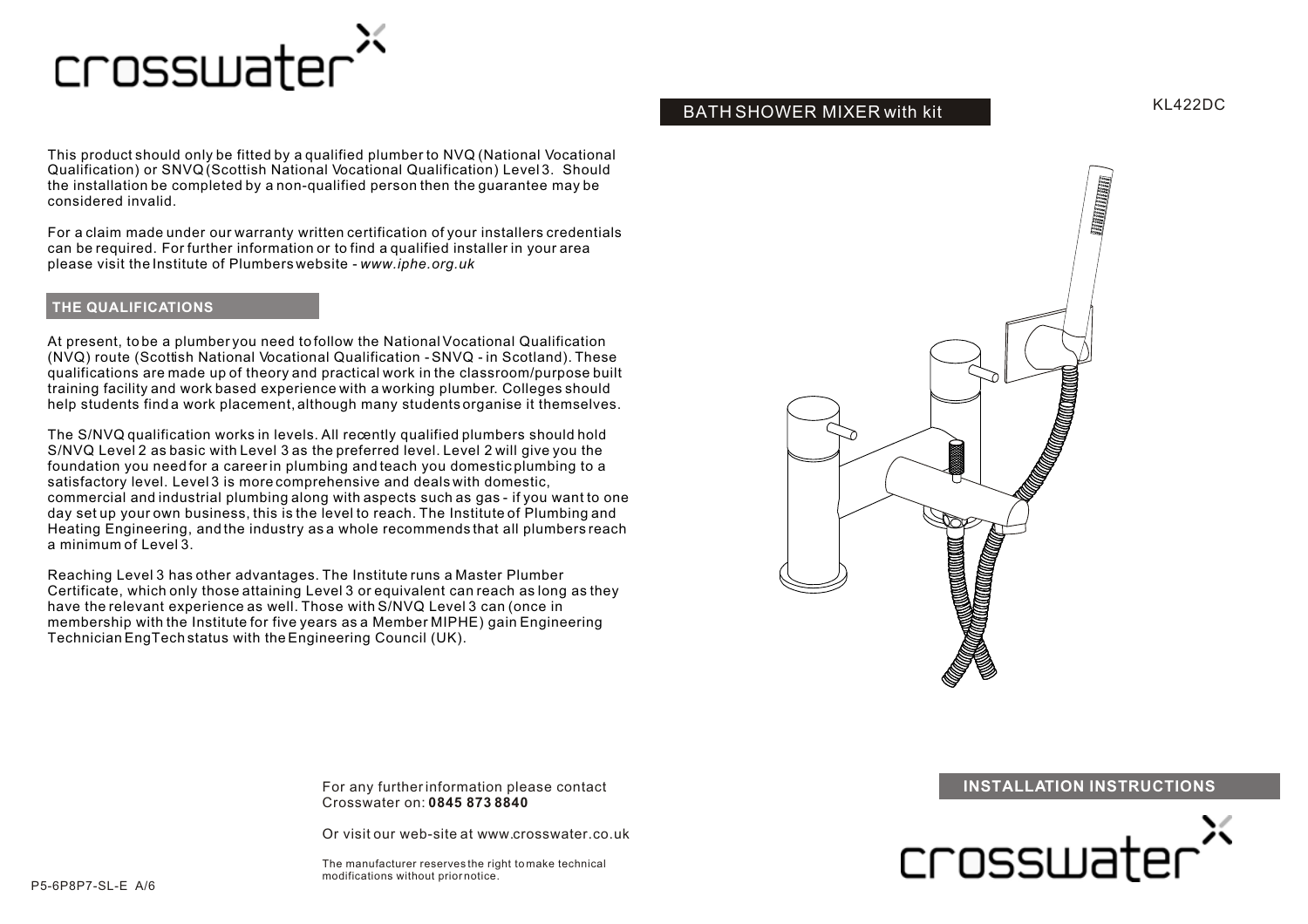

**A BENDARIA DE LA BIBLIO DE LA BIBLIO DE LA BIBLIO DE LA BIBLIO DE LA BIBLIO DE LA BIBLIO DE LA BIBLIO DE LA BI** 

## INTRODUCTION

### **Please read these instructions carefully and keep in a safe place for future reference.**

### **General Installation Requirements.**

The installation must comply with regulations of the Local Water Authority as contained in their bylaws. All of the taps in this range are single flow (the hot and cold water mix in the body) and should therefore be supplied with hot and cold water at balanced pressures, both from the tank or both from the mains (via a combination boiler for example). If the taps are not supplied at balanced pressures then the mixer will not function correctly. It will also be necessary to fit non-return valves on both hot and cold feeds.It is very important that all pipework is flushed thoroughly after installation to avoid damaging the ceramic discs.

### **Minimum/Maximum working pressure**

These taps are suitable for high and low pressure installations They are fitted with a quarter turn ceramic disc cartridge which provides a good flow rate with very smooth movement. To ensure that the bath shower mixer works adequately under low pressure, the cold water storage tank should be at least 2 metres above the highest installed position. The maximum water pressure is 6 bar (note: mains cold water is normally supplied at between 2 and 3 bar). For installations where the mains pressure exceeds 6 bar a pressure reducing valve should be fitted.

The tap is fitted with a flow straightener for use in low pressure installations. If your water is supplied at high pressure you may prefer to change the nozzle to an aerator .

### **Approvals**

All products are manufactured using materials tested and approved under the Water Bylaws Scheme and comply with requirements of British Standard 5412:1996 where applicable.

### **Preparation and byelaw requirements**

These taps are single flow so the hot and cold water mix in the body. Water byelaws require that where the hot water is supplied from a tank and cold from the mains, non return valves are fitted on both hot and cold pipes as close as possible to the tap. These are not supplied. Where combination boilers are fitted it is only necessary to shut off the incoming mains and turn the boiler off and non return valves are not required.

### **WARNING**

**Before installing the new mixer it is essential that you thoroughly flush through the supply pipes in order to remove any remaining swarf, solder or other impurities. Failure to carry out this simple procedure could cause problems or damage to the working of the mixer.**

These hints have been prepared for your guidance, you must exercise due care at all times. We do not accept responsibility for any problems that may occur through incorrect installation.

# DIMENSIONS



142

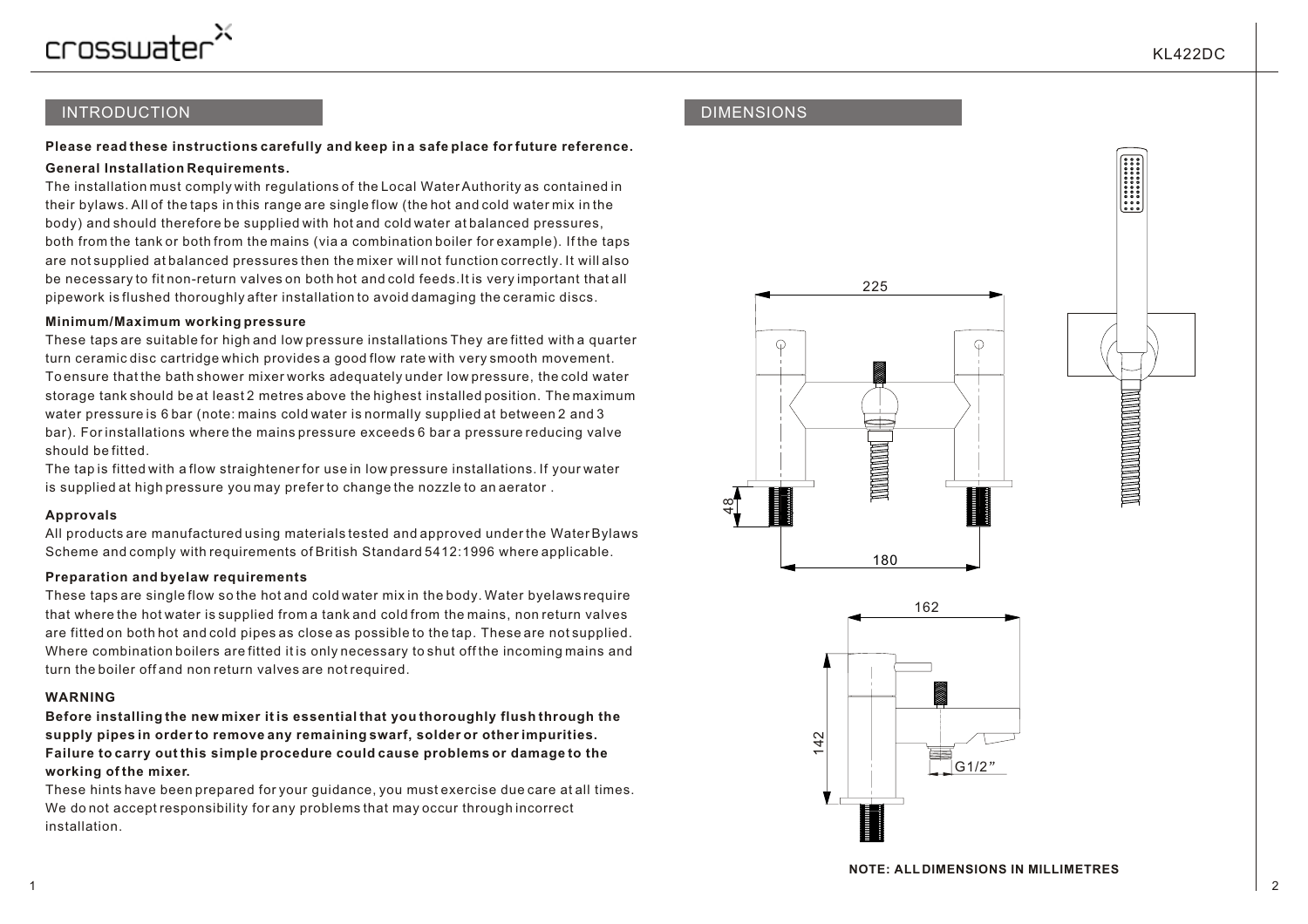# crosswater

# INSTALLATION



# INSTALLATION

First shut off your water heating system then, with your mains stop cock closed, open the lowest hot and cold taps in the house and allow to run until the cold storage tank and pipes are empty (the hot water storage cylinder always remains full).

Where combination boilers are fitted it is only necessary to turn off the boiler and shut off the incoming mains.

Fitting isolating valves to the inlet feeds is recommended for ease of maintenance.

### **INSTALLATION**

 **Remember to turn off the mains water supply before connecting to any**  $\frac{1}{2}$  existing pipe work.

Remove the fixing nuts, plastic and rubber washers from the tap tails.

Insert the tails into the holes on the bath top making sure that the O'ring and mixer base ring are correctly positioned.

From beneath slide on the rubber washer, plastic washer followed by the nut.

Secure the tap finger tight with the nuts, check that the tap is correctly positioned to the rear and tighten fixing nut. The tap needs to be fixed firmly but do not over tighten as damage may be caused to the bathtub.

Connect the water supply to the tap with hot water on the left and cold on the right. (When viewed form the front).

### **ATTENTION**

Having first checked all new connections, turn on the mains stop cock, close all taps except the new mixer and as the system starts to refill check for leaks.

Once you have satisfied yourself that there are no leaks, switch on the water heating.